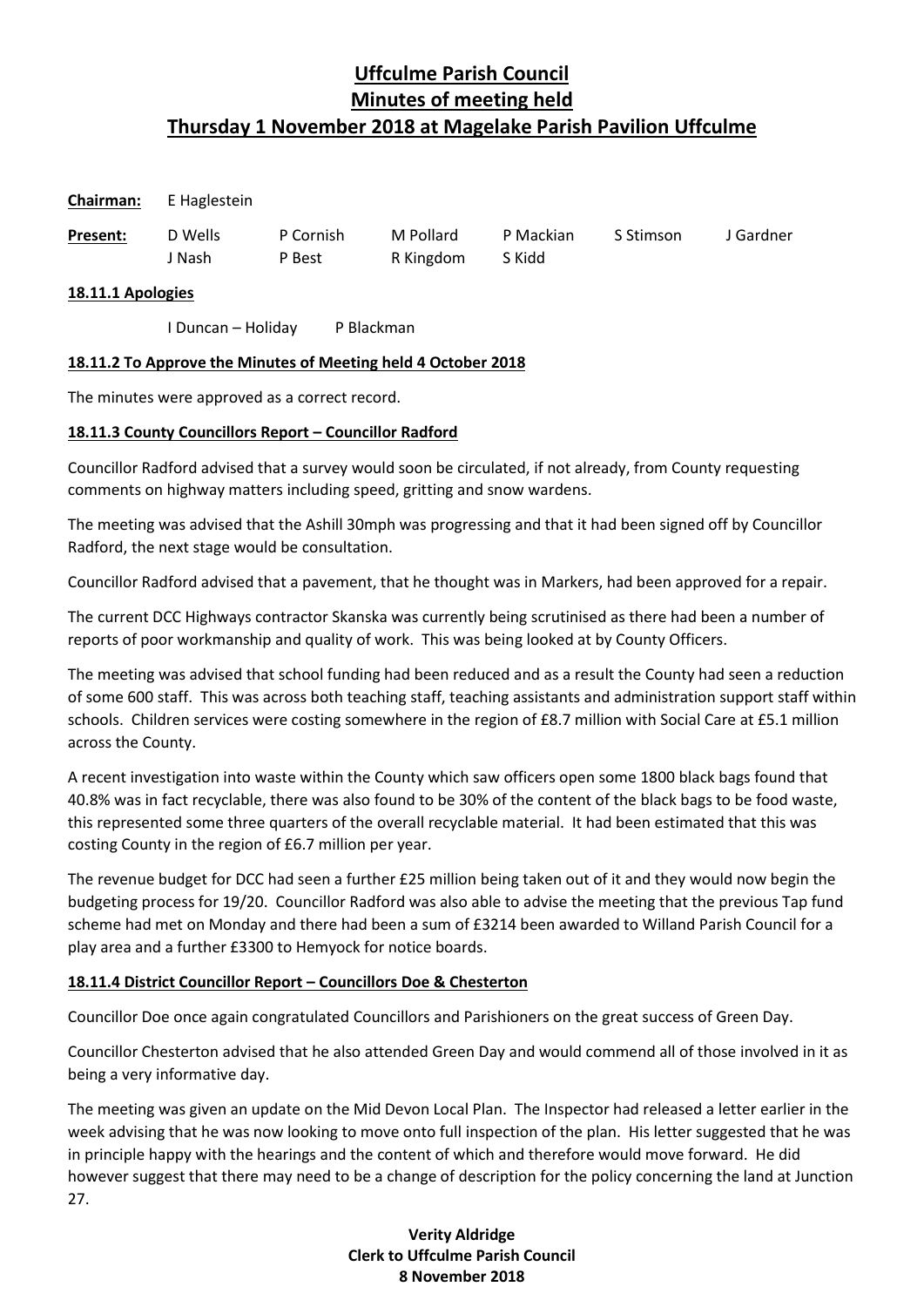It is expected that early in December the Inspector will release a schedule of questions for the hearings which were likely to take place in February. The hearings had been suggested that they would be held over two weeks, of eight sittings. Although it is not anticipated what timescale the Inspector will work towards, and it will very much depend on the hearings it is thought that a report would be released in May or June, although it may be June given that elections will be held in May.

MDDC would be going out to consult on the Cullompton relief road in the near future. It was suggested that the Council may wish to partake in this given the impact it will have on not only Uffculme but those who frequent Cullompton.

The massive plan of the Garden Village was also to be consulted on in the not too distant future. This would look at not only road structure, but businesses as well as dwellings.

### **18.11.5 Finance**

### **18.11.5.1 To Approve October Financial Statement**

The financial statement was agreed at the meeting, subject to changing the date on one of the descriptions which was the payment to Phil Salter at the end of the month.

### **18.11.5.2 Uffculme Village Hall**

The Clerk advised that she had been presented with two invoices, which had been paid, as included in the October financial statement. The cheques had been approved at the meeting and therefore the Clerk had advised she was going to send them off although it was reported that there were concerns over the workmanship. It was agreed that the Chairman would go back to the Secretary of the Village Hall Committee to establish whether there were any concerns and whether there needed to be any remedial work to ensure that it was at an acceptable standard.

#### **18.11.5.3 Ashill Village Hall**

It had been discussed at the last meeting that a request for grant funding towards new render at the Village Hall would be requested but as Councillor Blackman was unable to attend this was carried forward.

## **18.11.5.4 Offer of Employment to Will Brown**

The meeting discussed looking to employ Will Brown on an adhoc basis to carry out remedial works in and around the village. It was discussed that Will Brown may be suitable for de-weeding footpaths and alike. It was however agreed that before offering a position of employment to Will Brown we would establish what jobs were generally required in and around the village and ensure that the Parish Council was considering the most suitable person for these jobs.

It was agreed that Councillors would present a schedule of works to the Clerk ahead of the December meeting.

## **18.11.5.5 Royal British Legion Poppy Appeal**

The meeting agreed a donation of £50 to the Royal British Legion Poppy appeal for a wreath to be laid at the War Memorial on Remembrance Sunday. This was proposed by Councillor Pollard, seconded by Councillor Stimson and all of the meeting was in agreement.

## **18.11.5.6 Other Finance Matters – Citizens Advice**

*Councillor Kingdom advised the meeting that she used to work with the Citizens Advice Bureau, although was now retired. This was considered an interest and she did not partake in the decision making.*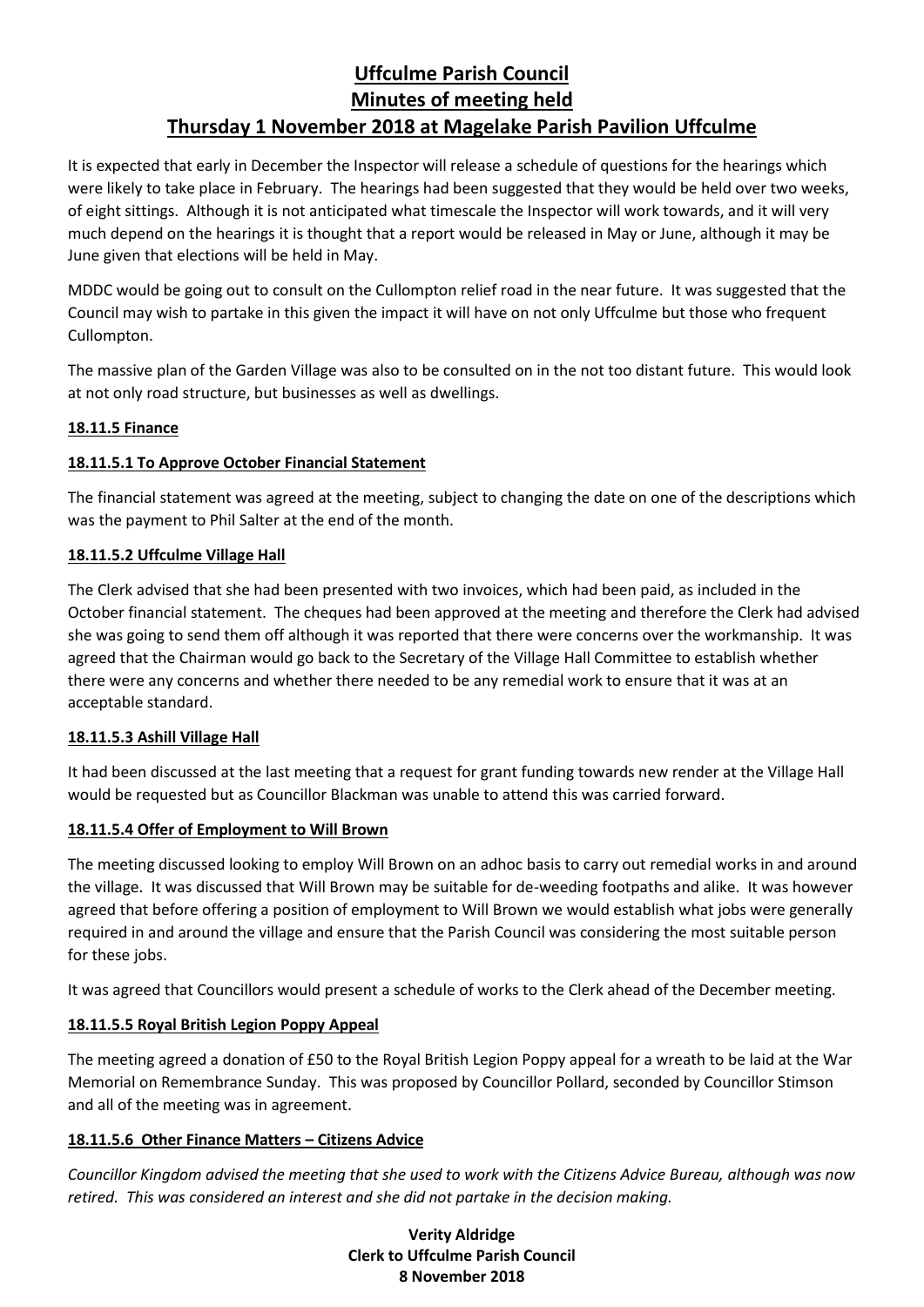The Clerk shared a request from the Citizens Advice bureau for a donation towards their ongoing costs. The letter which was read at the meeting set out how they help local people on a free of charge basis. Councillor Cornish proposed a donation of £150 to the Citizens Advice Bureau, this was seconded by Councillor Pollard and all the meeting was in agreement.

#### **18.11.6 Business Arising**

### **18.11.6.1 Uffculme Central**

The Clerk advised that she had been in contact with the Conservation Officer at MDDC in an attempt to arrange a meeting. It had been suggested this would be at the end of November and Councillors Pollard, Mackian, Haglestein and Best offered their attendance at the meeting.

It was also agreed that once a date has been set, we should make the District Councillors aware so that one of them could attend in a support role.

#### **18.11.6.2 Mid Devon Local Plan**

This item was given a full update by Councillor Chesterton in his District Councillors report.

### **18.11.6.3 Landfill Site at Broadpath**

There had been little updates provided in respect of the landfill operations at Broadpath other than a liaison meeting was scheduled for the 4 December 2018. Councillor Hagelstein advised that despite requests the Environment Agency would not be able to attend this meeting unless there was a specific issue that they felt required their attendance.

#### **18.11.6.4 ABN Feed mill**

No report was available, and no Councillors had any concerns to raise.

#### **18.11.6.5 Uffculme Mens Club**

As reported at the October meeting there had been a change of committee within the Mens Club and also a change in the employed role of the Steward. It was now thought that Johnnie Alford was the new Steward and the Club seemed to be doing better at attracting members into the Club. Councillor Kingdom advised that she would try and make contact with Steve Wildey to find out when the next committee meeting was so that we could send a representative.

#### **18.11.6.6 Uffculme Bowling Club**

There has been no update on the Bowling Club although the meeting shared their condolences that a very active member of the committee had very suddenly passed away recently.

#### **18.11.6.7 Green Team/Green Day**

Ruth had attended a recent Green Team meeting and advised that the Green Team committee was looking to gain plastic free status for Uffculme. Whilst this seemed an impossible task, she explained that the campaign is one that is been run by Surfers against Sewerage. Their campaign seeks to ensure that an area is operating with no single use plastics.

In the first instance the Green Team would look to establish the exact criteria of what was required although they had received a very comprehensive guide from Surfers Against Sewerage. If the Green Team were looking to progress with this scheme, they would look to ask the Parish Council to pass a resolution in support of their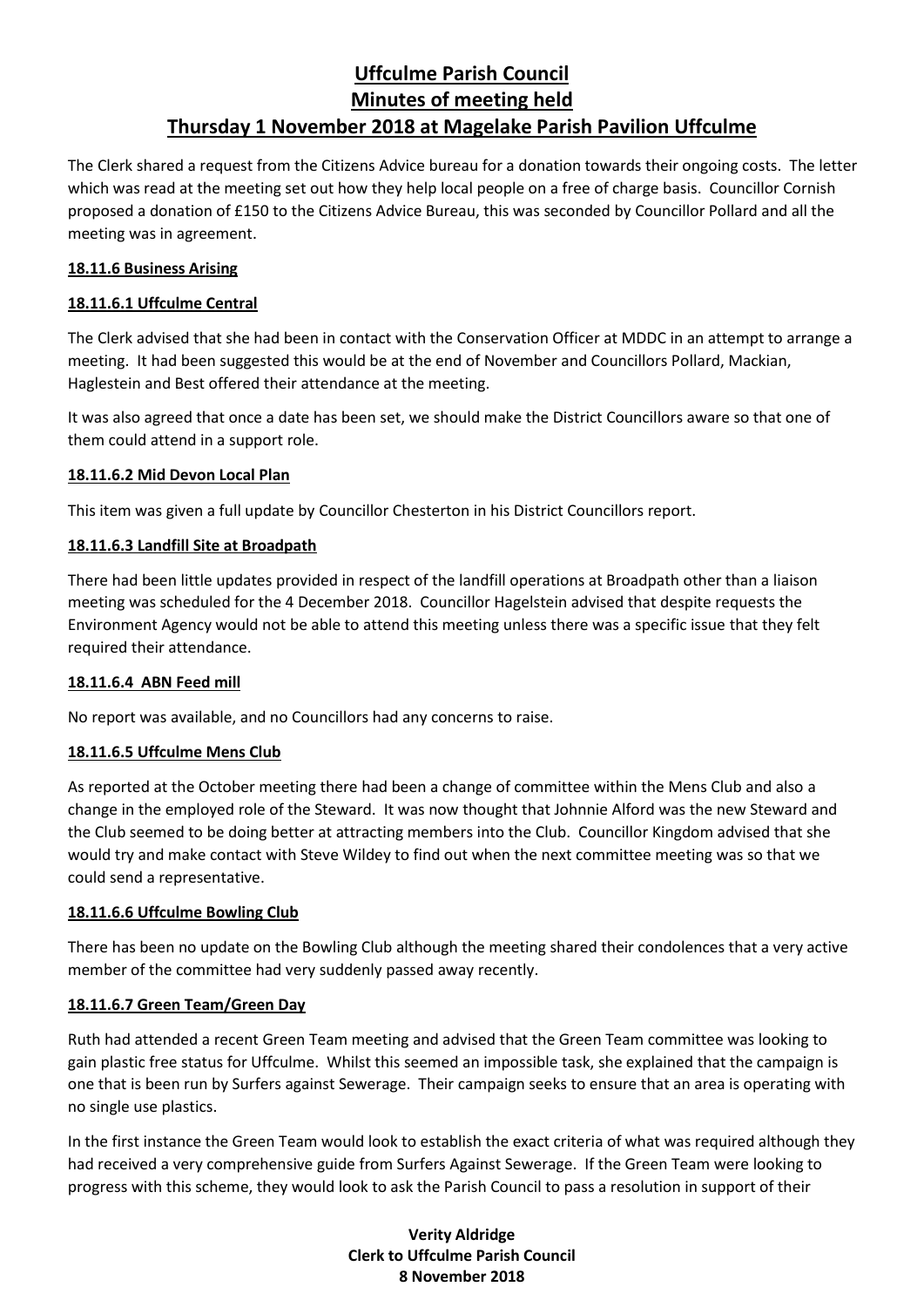campaign. Councillor Kingdom advised that when she became aware of such a request from the Green Team she would off course make Councillors aware.

#### **18.11.6.8 Allotments**

Councillor Best advised the meeting that the allotments were currently at capacity with one person on the waiting list. He also advised that given next year is the 10 year anniversary they were in the infancy stages of planning an event, it had been suggested at last months Parish Council meeting this may involve a scarecrow competition, similar to the one held at the Garden Fete, although it had been agreed that this competition would remain with the Village Fete.

The issues surrounding water to the allotments was ongoing and the landowner was hoping to get this sorted into the new year.

#### **18.11.6.9 Kingwood Parking at Magelake**

The Magelake Committee had proposed contacting a solicitor in respect of the issues surrounding car parking at Magelake and whether Kingwood had any legal basis to be able to park onsite. The Clerk would make contact and gain some professional advice. It was also suggested that some evidence would be helpful in dealing with the matter and the Clerk would liaise with Martin Halse on this.

#### **18.11.6.10 BMX Track/Skate Park**

The meeting discussed that in total the survey had gained some eleven responses. They overall suggested that a skate park would be of benefit in the village of Uffculme. It was agreed that a meeting with the company who could look to install such a skate park would be arranged with interested parties being Councillors Pollard, Haglestein Best and Nash.

Some Councillors did raise that it was a significant amount of money to be spending with only responses from eleven parishioners. However, the eleven had all suggested a significant interest in a skate park. The Council was not yet committed to the project however it was open to the idea of exploring the cost and implications of a skate park.

#### **18.11.7 Police Report**

Councillor Best was able to advise there had been a total of thirteen reported incidents in the month of August. Five of these were anti social behaviour related, with the remainder being a mixture of other crimes. One crime included forgery within the Co-op.

Councillor Best also explained the Police aim in terms of raising the profile and awareness of potential people who would be at high risk of being a missing persons. They are striving to try and raise awareness of this through their online campaigns. There was also a discussion surrounding county lines and those most at risk of this issue.

The meeting discussed how the schools are working to educate children and young people in and around the Parish about the issue surrounding drugs etc.

#### **18.11.8 Highway Matters/Road & Traffic**

#### **18.11.8.1 Issues Around School Traffic**

The meeting discussed that although Meadow View is now a bit better in terms of parking of people frequenting the school there were still serious issues around Ashley Road, East Street and Fore Street.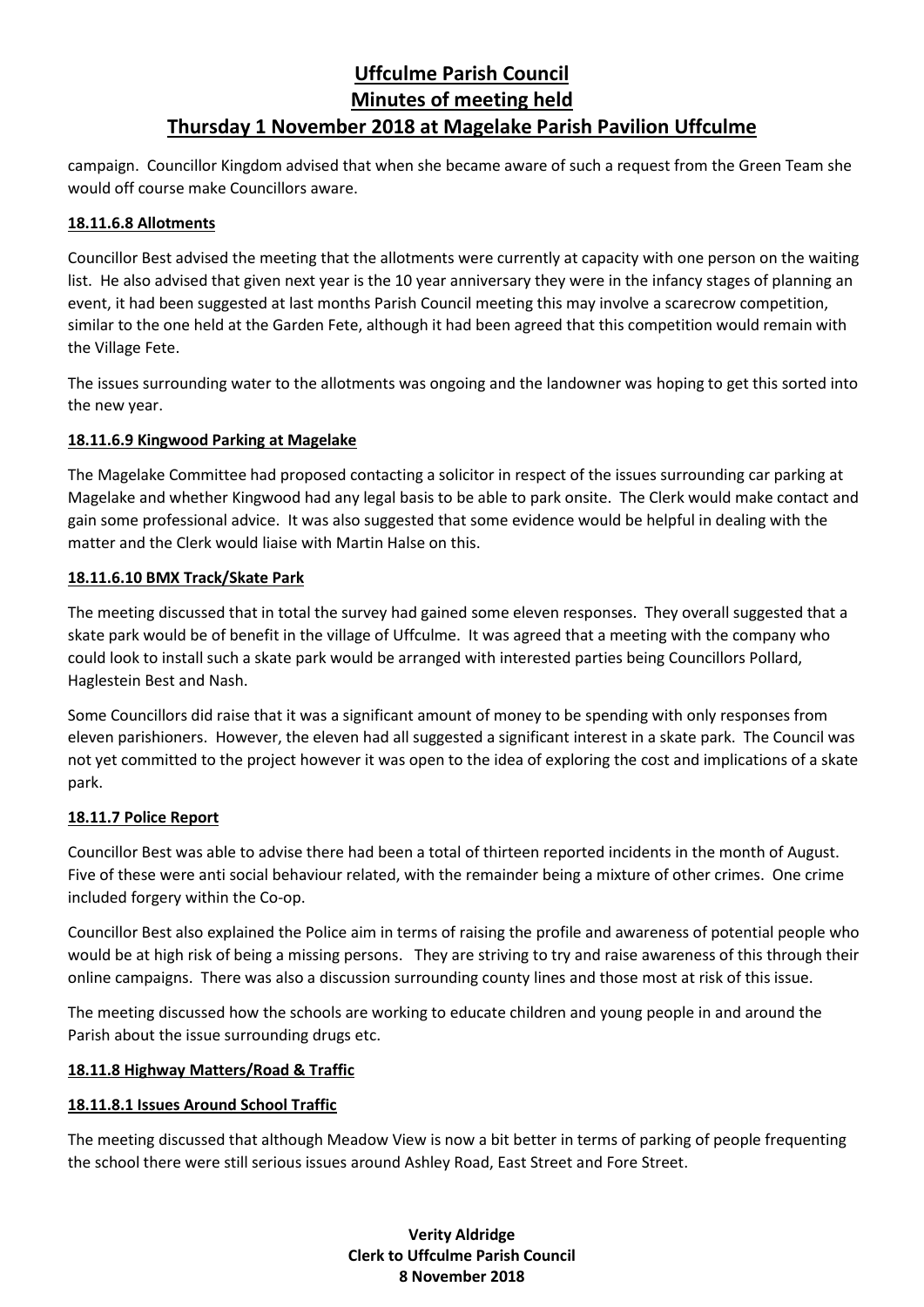The 30pmh speed limit at Ashill was in progress and the Clerk had received updates from County Officers which was encouraging.

#### **18.11.9 Correspondence**

### **18.11.9.1 Blackdown Hills Crayfish Project**

The Clerk shared with Councillors details of a Crayfish project evening which was being held in Hemyock on Wednesday 7 November.

#### **18.11.10 Clerks Report**

### **18.11.10.1 Devon Air Ambulance Night Landing Site**

The Clerk advised that they had now received the final costings for the insulation of electrical equipment at Magelake to enable it to become a registered night landing site for the Devon Air Ambulance.

The Clerk would now prepare a locality budget application for submission to Councillor Radford in the hope that this could be approved.

### **18.11.10.2 RBL Poppy Appeal**

Councillor Haglestein advised the meeting that she and fellow volunteers had been assembling the knitted poppies onto large scale netting. This was to be displayed above the Co-op, on the Bowling Green and at the war memorial.

Councillor Haglestein had been amazed at the number of poppies that they had which meant that they could create a much larger display for the village. It had been reported that the Vicar, Reverend Simon Talbot had been trying to contact Spotlight about the activities that had been arranged in and around the village, both the poppies by Councillor Hagelstein and the displays within the church. Councillor Kidd advised that there would be various displays within the church which would commence from Monday 5 November.

## **18.11.10.3 Markers Pond**

The Clerk advised the meeting that she had contacted alternative officers within Westwood Housing to try and progress that matter of a potential lease for the land on Markers Pond.

The Clerk also shared with the meeting a letter she had received from local resident Annie Saunter in respect of the debris in the area at the back of her garden. It was discussed that this land in fact belongs to the Village Hall and the Village Hall had advised her that they would not be able to financially support her in trying to clear this land. It was understood that there was an awful lot of builders rubble which could not simply be disposed of within composting facilities. It was agreed that the Clerk should write to Ms Saunter advising that we were not in a position to offer any financial help and we suggested that she went back to the Village Hall committee to raise the issue once again.

#### **18.11.10.4 Magelake**

The Magelake committee had met and discussed a number of aspects although there was nothing that needed to be dealt with at full council at this moment in time.

#### **18.11.10.5 Public Footpaths**

The Clerk advised that following the request from a resident to mark the public footpaths, and the Parish Council agreeing at its October meeting to offer a grant of £50 towards the cost that Devon County Council footpath officers had approved for the numbers of the various footpaths to be stencilled onto way markers. It was agreed